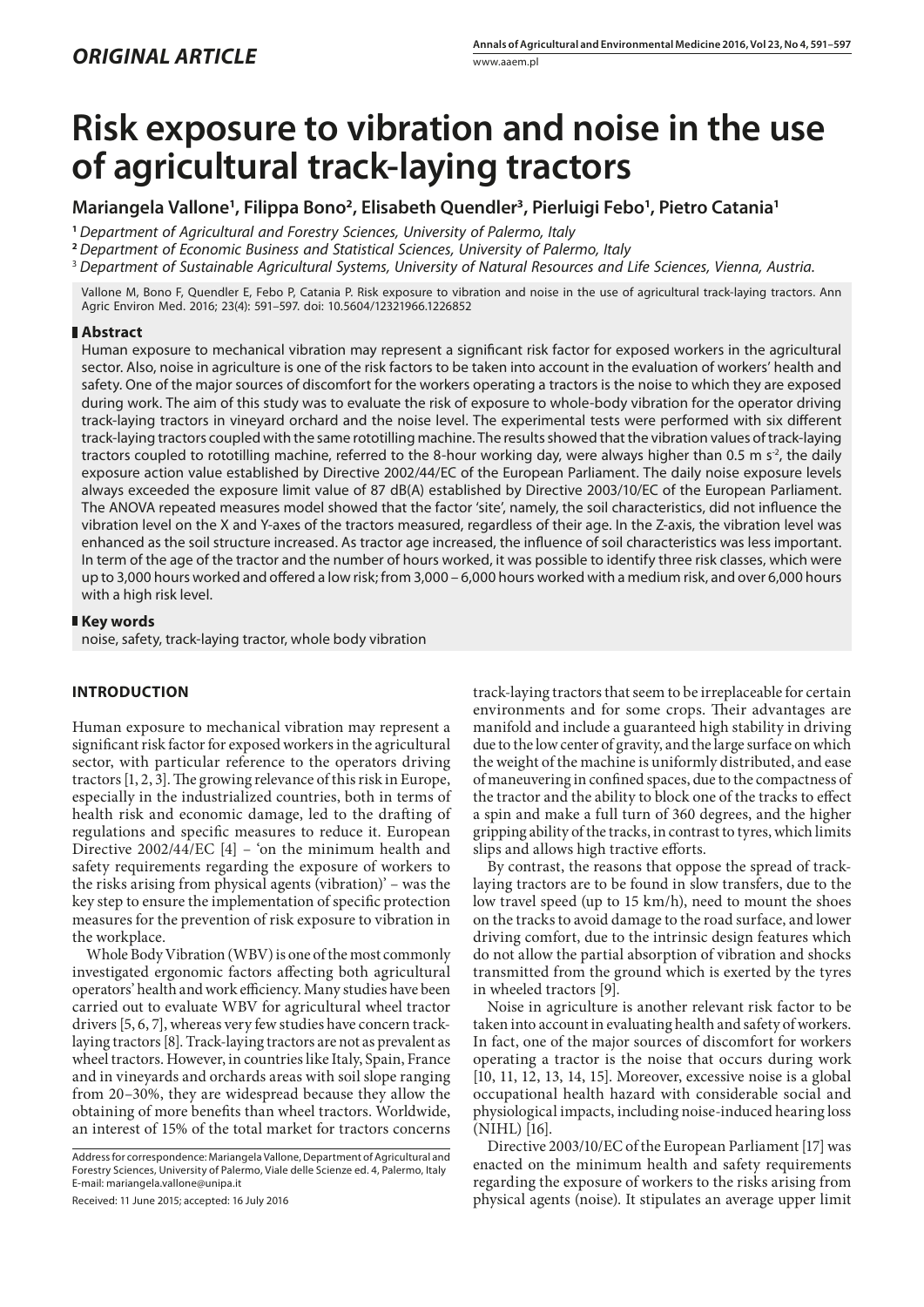Mariangela Vallone, Filippa Bono, Elisabeth Quendler, Pierluigi Febo, Pietro Catania . Risk exposure to vibration and noise in the use of agricultural track-laying tractors

of noise exposure of a worker during an eight-hour shift of work at 85 dB(A). This level is supposed to inhibit hearing impairments of workers [18]. Even the ILO (International Labour Organization) gives this indication in its code of practice [19].

# **OBJECTIVE**

The aim of this study is to evaluate the influence of tractor age and soil characteristics on whole body vibration (WBV) and noise risk in the use of track-laying tractors. Six tractors with different ages were tested during field operations in a vineyard; three test sites were considered, differing in soil characteristics.

The results of this study could offer useful instructions for users of machines and equipment that may result in exposure to vibrations and noise risk within the agricultural sector in order to be in line with the provisions of the regulations on safety in the workplace.

#### **MATERIALS AND METHOD**

**Test sites.** The tests were carried out on three farms located in Sicily, southern Italy, coded A, B and C, in 10-year vineyard plots trained with the hedgerow system, carried out in April and May 2014, at the same soil moisture status. The operator driving the tractor was the same, since it is known that exposure to WBV can be dependent on the driver body mass [2]. Six homogeneous plots of a vineyard, each on a flat plot about 200 m long, were identified at the three test sites in order to test six different track-laying tractors coupled to the same rototilling machine.

**Test site A.** Located in the province of Trapani, 150 m above sea level. Soil characteristics: Lithosols (Lithic Rhodoxeralfs) with a sandy texture without skeleton.

**Test site B.** Located in the province of Agrigento, 180 m above sea level. The soil belonged to Regosols (Typic Xerorthents), clay texture with no skeleton.

**Test site C.** Located in the province of Palermo, 280 m above sea level. The soil characteristics: Vertisols (Vertic Xerorthents), clay texture without the skeleton.

**Machines used in the tests.** The track-laying tractors used during the tests were designed and produced by worldrenowned companies and had been in use for 2–12 years (Tab. 1) and had the same mass (3,800 kg), power (58 kW) and wheel track (1,650 mm).

**Table 1.** Main technical characteristics of tractors used in the tests

| Tractor        | Manifacturer | Registration year | Hours of work [n] |
|----------------|--------------|-------------------|-------------------|
| Τ1             | New Holland  | 2012              | 2,000             |
| T <sub>2</sub> | Lamborghini  | 2010              | 3,000             |
| T3             | New Holland  | 2008              | 4.000             |
| T4             | Landini      | 2006              | 5,000             |
| Τ5             | New Holland  | 2004              | 6.000             |
| Т6             | New Holland  | 2002              | 7.500             |

All the tractors were equipped with a driving platform suspended on a silent block, the seats were anatomically shaped (400 mm width, 410 mm depth, 390 mm height) with arm rests, equipped with suspension and shock absorbers, adjustable according to the driver's weight.

Table 2 shows the main characteristics of the rototilling machine coupled with the six tractors considered.

**Table 2.** Main technical characteristics of the rototilling machines used in the tests

| Mass | Width            | Length | Tillage depth | Working tools |
|------|------------------|--------|---------------|---------------|
| [kg] | [ <sub>m</sub> ] | [m]    | [m]           | [n]           |
| 450  | 1.80             | 0.5    | 0.12          | 36            |

The rototilling machine is commonly used with the track-laying tractor, especially in difficult environments characterized by steep slopes, clay soils, and orchards. In one step it allows cleaning of the soil from weeds, crumbling of the topsoil and its preparation for the subsequent operations. It can be adjusted to enhance the tractor coupling and optimize the balance between energy cost and quality of work [20, 21].

**Instruments used for the tests – Vibration measurements.** A triaxial piezoelectric accelerometer, signal conditioner, digital archiving system, frequency analyzer, connecting cables and a calibrator were used for the vibration measurements. The tests were performed according to ISO 2631-1, 2008 [22]. This defines standardized methods of measuring whole body vibration and provides some guidelines for the assessment of health effects. The frequency spectrum and the direction and intensity of the acceleration were taken into account for the assessment of exposure to whole-body vibration.

Regulation ISO 2631-1:2008 defines the coordinate systems for accelerations measurement according to the entry point of the vibrations, while keeping the axes x, y and z always in the same direction but with different origin according to the operator›s position. In whole-body vibration, the z (vertical) axis is directed in the direction of the spinal column and this direction is the most dangerous for the drivers. Acceleration levels were measured as frequency-weighted root mean square values, in the frequency range of 0.5– 80 Hz. The measurements were made by inserting the triaxial accelerometer between the seat and the operator. The portable vibration analyzer HD2070 (Delta Ohm, Padua, Italy), was used during the tests (Fig. 1). It is able to perform spectral analysis and statistics simultaneously on three channels.



**Figure 1.** Triaxial accelerometer with adapter for the driving seat to measure whole-body vibrations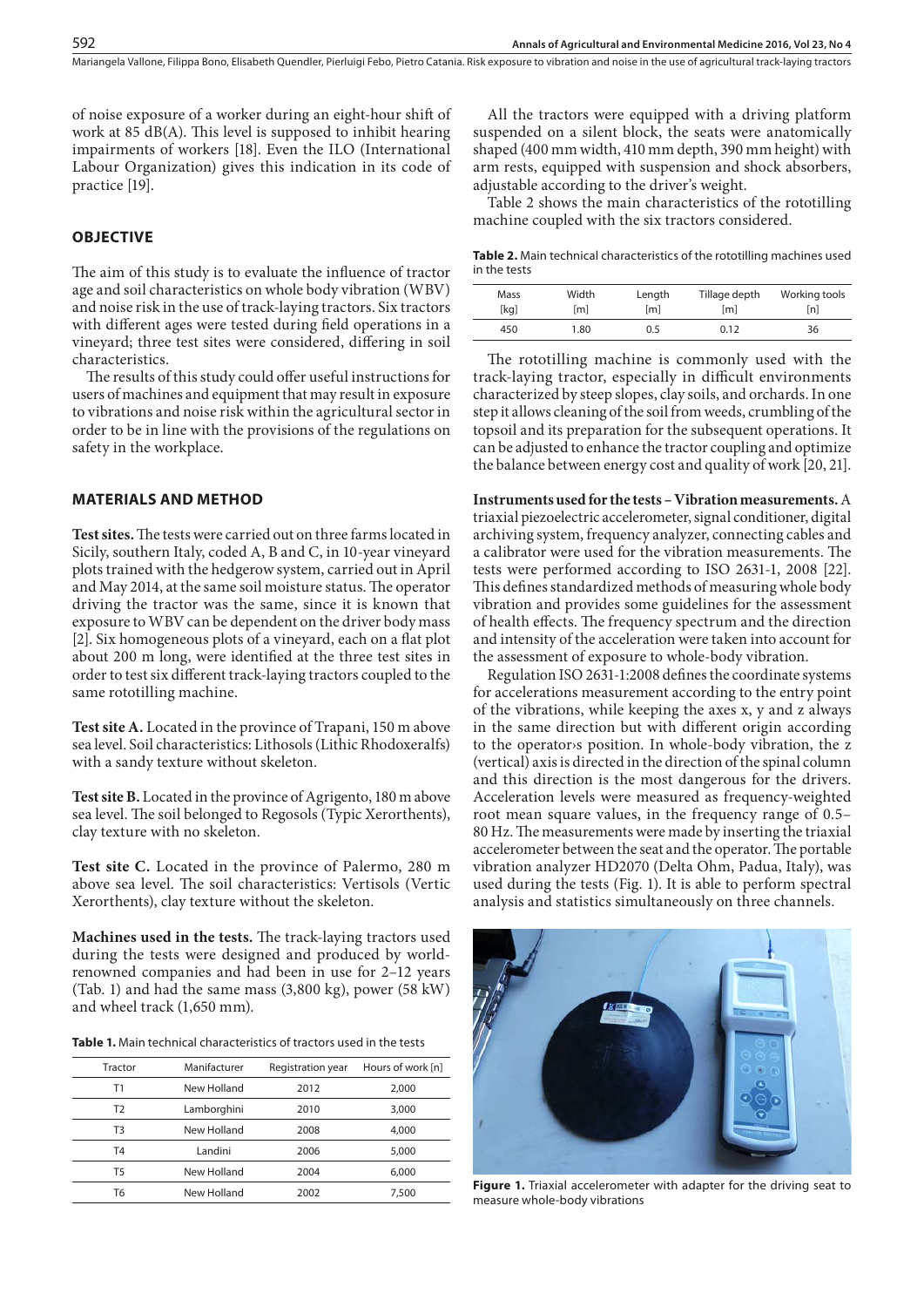The mean square frequency-weighted acceleration [m s<sup>-2</sup>] was evaluated along each of the three axial components of the acceleration vector  $(a_{wx}, a_{wy}, a_{wz})$ :

$$
a_w = \left[\frac{1}{T} \int_0^T a_w^2(t) dt\right]^{1/2} \tag{1}
$$

The total vibration value to which the body is exposed  $(a_y)$ was determined by the following relationship:

$$
a_{v} = (k_{x}^{2} a_{wx}^{2} + k_{y}^{2} a_{wy}^{2} + k_{z}^{2} a_{wz}^{2})^{1/2}
$$
 (2)

where  $k_x = k_y = 1.4$  and  $k_z = 1$ .

Acceleration data were correlated with the actual time of exposure in order to calculate the vibration risk assessment A(8) as the daily exposure value standardized to an eighthour reference period (Article 3 of Directive 2002/44/EC):

$$
A(8) = a_v \sqrt{\frac{r_e}{8}} \tag{3}
$$

where Te is the total daily duration of vibration exposure (hours) that was assumed to be 6.5 hours.

**Noise measurements.** The instrument used in the tests is a precision integrating portable sound level meter, model HD2110L (Delta OHM, Padua, Italy) (Fig. 2). The instrument complies with class 1 specifications of IEC 61672–1, IEC 60651 and IEC 60804. The constant percentage bandwidth filters are compliant with class 0, IEC 61260 specifications, and the microphone with IEC 61094–4.



**Figure 2.** HD2110L integrating portable sound level meter (Delta OHM, Padua, Italy.

The tests were performed in compliance with EN ISO 9612 regulation [23]. The weighted time-averaged sound pressure level ( $L_{\text{Aeg}}$ ) and C-weighted peak sound pressure level ( $L_{\text{Cok}}$ ) were measured.

According to article 3 of Directive 2003/10/EC of the European Parliament, the exposure limit values and exposure action values in respect of the daily noise exposure levels and peak sound pressure are fixed at:

- lower exposure action values:  $L_{\text{EX.8h}} = 80 \text{ dB(A) } p_{\text{peak}} =$ 135 dB(C);
- upper exposure action values:  $L_{EX,8h} = 85$  dB(A)  $p_{peak} =$ 137 dB(C);

– exposure limit values:  $L_{EX,8h} = 87 \text{ dB(A)} \text{ p}_{peak} = 140 \text{ dB(C)}$ ; where  $L_{Eex,8h}$  values (occupational noise) is reported for 8 working hours.

 $L_{Eex,8h}$  value is given by the following equation:

$$
L_{\text{EX,8h}} = L_{\text{Aeq,Te}} + 10 \log (T_e / T_o)
$$

where Te is the effective duration, in hours, of the working day and  $T_0$  is the reference duration equal to 8 hours. In this case, Te was assumed to be 6.5 hours.

During the measurements, the microphone was placed near the driver's ear at a distance of at least 0.1 m from the entrance of the external ear canal, approximately 0.04 m above the shoulder. Each measurement had a duration of 2 minutes (the case of stationary noise source) and the parameters were analyzed at intervals of 0.5 seconds. Before each series of measurements, the instrument calibration was performed applying a sound calibrator. The collected data were downloaded to the PC for processing.

**Statistical analysis.** An ANOVA repeated measures model was applied to the data. This is a statistical approach to repeated measure designs. One of the underlying assumptions for the F tests in ANOVA is independence of observations. In a repeated-measures design, this assumption is almost certainly violated. In a repeated-measures ANOVA, the experimental units are observed for each level of one or more of the other categorical variables in the model.

A correction to the degrees of freedom of the F test was used for the lack of independence for those terms in the model which involved repeated measures. Three corrections methods were considered: Box's method [24], according to Milliken and Johnson [25], as Box's conservative correction factor while Winer et al. [26] called it simply the conservative correction factor; Greenhouse-Geisser [27] provided an estimate for the correction factor, this value was estimated from the data. Huynh and Feldt [28] showed that the Greenhouse–Geisser tends to be conservatively biased. They provided a revised correction factor denoted the Huynh–Feldt epsilon. When the Huynh–Feldt epsilon exceeds 1, it is set to 1. To this consideration a natural ordering for these correction factors is as follows: Box's conservative epsilon<Greenhouse–Geisser epsilon< Huynh–Feldt epsilon< 1.

In a repeated measures design, variability can be decomposed into two parts: the between-treatments variability (or within-subjects effects, excluding individual differences) and within-treatments variability. Additionally, the within-treatments variability can be viewed as sum of the between-subjects variability (individual differences) and error (excluding the individual differences). When the epsilon correction is equal to 1, no correction is necessary.

#### **RESULTS AND DISCUSSION**

**Whole Body Vibration measurements.** On the basis of the factorial design, the existence of significant effects were tested among tractors and the correlation between repeated observations for each level of the variable axis were taken into account, namely, X, Y and Z-axes. The values measured during the tests are shown in Table 3 for the three axes and the three sites considered. The acceleration values obtained were comparable with those obtained in [8], but higher than those recorded to wheel tractors in [7], with mean  $a_{\text{wz}}$  values between  $0.28 - 0.40$  m s<sup>2</sup>, depending on forward speed and tyre type.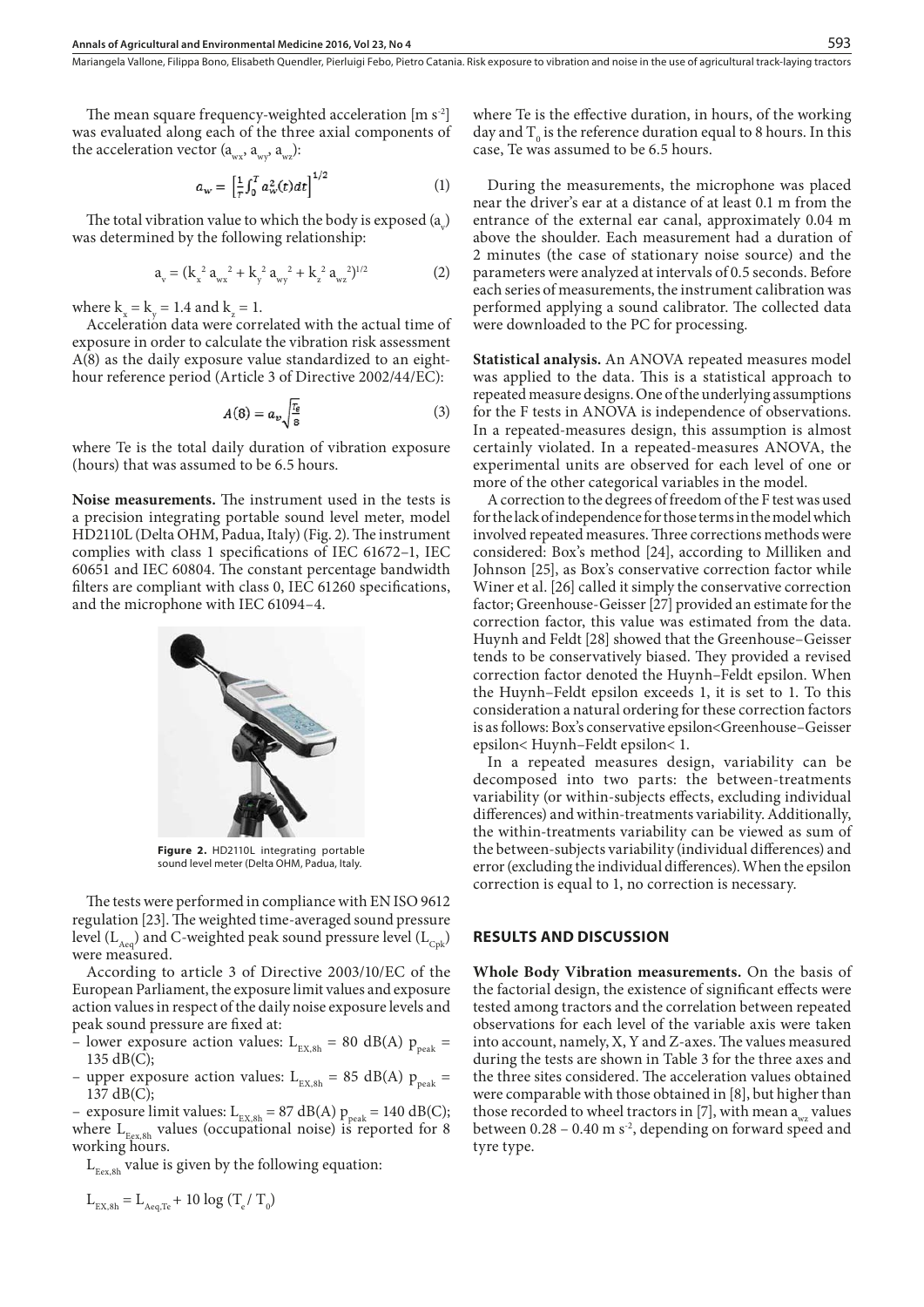Mariangela Vallone, Filippa Bono, Elisabeth Quendler, Pierluigi Febo, Pietro Catania . Risk exposure to vibration and noise in the use of agricultural track-laying tractors

**Table 3.** Components of the acceleration vectors (a<sub>wx</sub>, a<sub>wx</sub>, a<sub>wz</sub>) along X, Y and Z-axes for the three test sites (A, B and C). Each trial was performed in triplicate

|                            | Tractor<br>acceleration                |                       |                |      |      |                |      |      |                |      |  |
|----------------------------|----------------------------------------|-----------------------|----------------|------|------|----------------|------|------|----------------|------|--|
|                            | $\left[\text{m } \text{s}^{-2}\right]$ | Replications and site |                |      |      |                |      |      |                |      |  |
|                            |                                        | 1                     | $\overline{2}$ | 3    | 1    | $\overline{2}$ | 3    | 1    | $\overline{2}$ | 3    |  |
|                            |                                        | A                     | B              | C    | A    | B              | C    | A    | B              | C    |  |
| $\mathsf{a}_{\mathsf{wx}}$ | T1                                     | 0.32                  | 0.37           | 0.32 | 0.45 | 0.37           | 0.39 | 0.38 | 0.42           | 0.41 |  |
|                            | T <sub>2</sub>                         | 0.38                  | 0.46           | 0.31 | 0.37 | 0.34           | 0.36 | 0.43 | 0.38           | 0.41 |  |
|                            | T <sub>3</sub>                         | 0.30                  | 0.45           | 0.44 | 0.35 | 0.40           | 0.45 | 0.40 | 0.35           | 0.35 |  |
|                            | T <sub>4</sub>                         | 0.40                  | 0.59           | 0.41 | 0.49 | 0.42           | 0.44 | 0.53 | 0.39           | 0.51 |  |
|                            | T <sub>5</sub>                         | 0.57                  | 0.67           | 0.58 | 0.49 | 0.50           | 0.49 | 0.57 | 0.55           | 0.55 |  |
|                            | T <sub>6</sub>                         | 0.65                  | 0.69           | 0.69 | 0.69 | 0.51           | 0.63 | 0.58 | 0.62           | 0.65 |  |
| $\mathsf{a}_{\mathsf{wy}}$ | T1                                     | 0.38                  | 0.35           | 0.34 | 0.36 | 0.45           | 0.22 | 0.35 | 0.40           | 0.26 |  |
|                            | T <sub>2</sub>                         | 0.28                  | 0.46           | 0.36 | 0.30 | 0.32           | 0.32 | 0.28 | 0.36           | 0.28 |  |
|                            | T <sub>3</sub>                         | 0.24                  | 0.41           | 0.43 | 0.30 | 0.32           | 0.36 | 0.28 | 0.33           | 0.37 |  |
|                            | T <sub>4</sub>                         | 0.36                  | 0.45           | 0.49 | 0.38 | 0.32           | 0.41 | 0.37 | 0.38           | 0.42 |  |
|                            | T <sub>5</sub>                         | 0.42                  | 0.43           | 0.42 | 0.39 | 0.39           | 0.38 | 0.38 | 0.42           | 0.42 |  |
|                            | T <sub>6</sub>                         | 0.40                  | 0.56           | 0.52 | 0.44 | 0.40           | 0.48 | 0.42 | 0.39           | 0.43 |  |
| $a_{wz}$                   | T1                                     | 0.65                  | 0.82           | 0.89 | 0.6  | 0.74           | 0.82 | 0.65 | 0.64           | 0.85 |  |
|                            | T <sub>2</sub>                         | 0.64                  | 0.85           | 0.93 | 0.62 | 0.74           | 0.88 | 0.64 | 0.85           | 0.82 |  |
|                            | T <sub>3</sub>                         | 0.84                  | 0.92           | 0.99 | 0.73 | 0.86           | 0.92 | 0.77 | 0.76           | 0.85 |  |
|                            | T <sub>4</sub>                         | 0.82                  | 0.97           | 1.02 | 0.79 | 0.89           | 0.95 | 0.82 | 0.86           | 0.90 |  |
|                            | T <sub>5</sub>                         | 0.9                   | 0.99           | 1.10 | 0.92 | 0.95           | 0.92 | 0.83 | 0.88           | 0.95 |  |
|                            | T <sub>6</sub>                         | 1.00                  | 1.06           | 1.21 | 0.96 | 1.01           | 1.12 | 0.97 | 1.08           | 1.12 |  |

The existence of significant effects of the factors 'axis', 'tractor' and 'site' and the site-axis interaction significance for each tractor were evaluated. Axis, site and tractor were fixed factors, replications were treated as random. Both the axis, tractor and site, and the interaction between site and tractor were tested with the tractor nested within the axis. The axis was considered as a repeated variable because each tractors was measured in the three axes in triplicate.

The repeated ANOVA model showed the significance of all the effects (Tab. 4). The within subject variability can be decomposed as the sum of the variance between subject and the error term between replications. The F test correction for repeated measures with the three tests confirmed the high significance of the axis effect, but brought the axis-site interaction significance nested in the levels of tractors to about 9%.

The predicted values and confidence intervals of the vibrations transmitted by the six tractors for the effects of interaction between axes, tractors and sites are shown in Figure 3a. The factor 'site', namely, the soil characteristics, did not influence the vibration level on the X and Y-axes in the six tractors, regardless of their age. A different behaviour was obtained for the Z-axis where the vibration level was enhanced as the soil structure increased. Moreover, T1 and T2 significantly differed among the three test sites, showing the considerable role of the tractor age in the vibration levels affecting the spine of the operator. As tractor age increases, the influence of soil characteristics is less important.

Looking only at the marginal axis-site effect (Fig. 3b), the vibration measures on the Z-axis significantly differed in the diverse soil types, while X and Y-axes vibration levels did not differ in the three sites. Regarding the behavior of

| Source                                       |                | Partial<br>SS | Df             | <b>MS</b>   | F       | Prob>F |
|----------------------------------------------|----------------|---------------|----------------|-------------|---------|--------|
| Model                                        |                | 9.367         | 89             | 0.105       | 50.47   | 0      |
| Between -treatments variability              |                |               |                |             |         |        |
| Axis                                         |                | 7.603         | 2              | 3.802       | 1823.15 | 0      |
| Tractor                                      |                | 1.052         | 5              | 0.21        | 43.82   | 0      |
| Site                                         |                | 0.135         | $\overline{2}$ | 0.068       | 32.48   | 0      |
| Tractor Axis-Site                            |                | 0.39          | 44             | 0.009       | 1.86    | 0.029  |
| Within treatment variability                 |                |               |                |             |         |        |
| - Between subject replications               |                | 0.172         | 36             | 0.005       | 2.29    | 0.001  |
| - Error between subject term                 |                | 0.172         | 36             | 0.005       |         |        |
| Residual                                     |                | 0.15          | 72             | 0.002       |         |        |
| Total                                        |                | 9.517         | 161            | 0.059       |         |        |
| N=162 R-squared=0.98                         |                |               |                |             |         |        |
| Within treatment correction                  | df             | F             | Reg-<br>ular   | $H-F$       | $G-G$   | Box    |
| Axis                                         | $\overline{2}$ | 796.61        | 0              | $\mathbf 0$ | 0       | 0      |
| Tractors Axis-Site                           | 44             | 1.86          | 0.0293         | 0.0293      | 0.036   | 0.0931 |
| Replications in Site and Tractor             | 36             |               |                |             |         |        |
| Huynh-Feldt epsilon = 1.4028 reset to 1.0000 |                |               |                |             |         |        |
| Greenhouse-Geisser epsilon = 0.9066          |                |               |                |             |         |        |
| Box's conservative epsilon = 0.5000          |                |               |                |             |         |        |
|                                              |                |               |                |             |         |        |

each tractor (Fig. 3c), statistically significant differences were found in the X-axis vibration values between T6 and the other tractors at all the test sites, but Z-axis showed the most important significant variations at the different test sites. A greater distance existed between T5 and T6. The vibration level increased with tractor age, so that it was possible to identify three tractor groups: T1-T2; T3-T4-T5; T6. As a consequence, three thresholds of differentiation in the behavior of the tractor valid for the three sites can be indicated: 1) under 3,000, 2) between 3,000 – 6,000, 3) over 6,000 hours of work characterizing the vibration level that a track-laying tractor transmitted to the operator. The same results shown in Fig. 3d highlight the axis effect hiding the



**Figure 3a.** Predicted margins of axis-tractor interaction

| <b>Table 4.</b> Results of ANOVA repeated measures model on the acceleration        |
|-------------------------------------------------------------------------------------|
| vector (a <sub>wx</sub> , a <sub>wy</sub> , a <sub>wz</sub> ) along X, Y and Z-axes |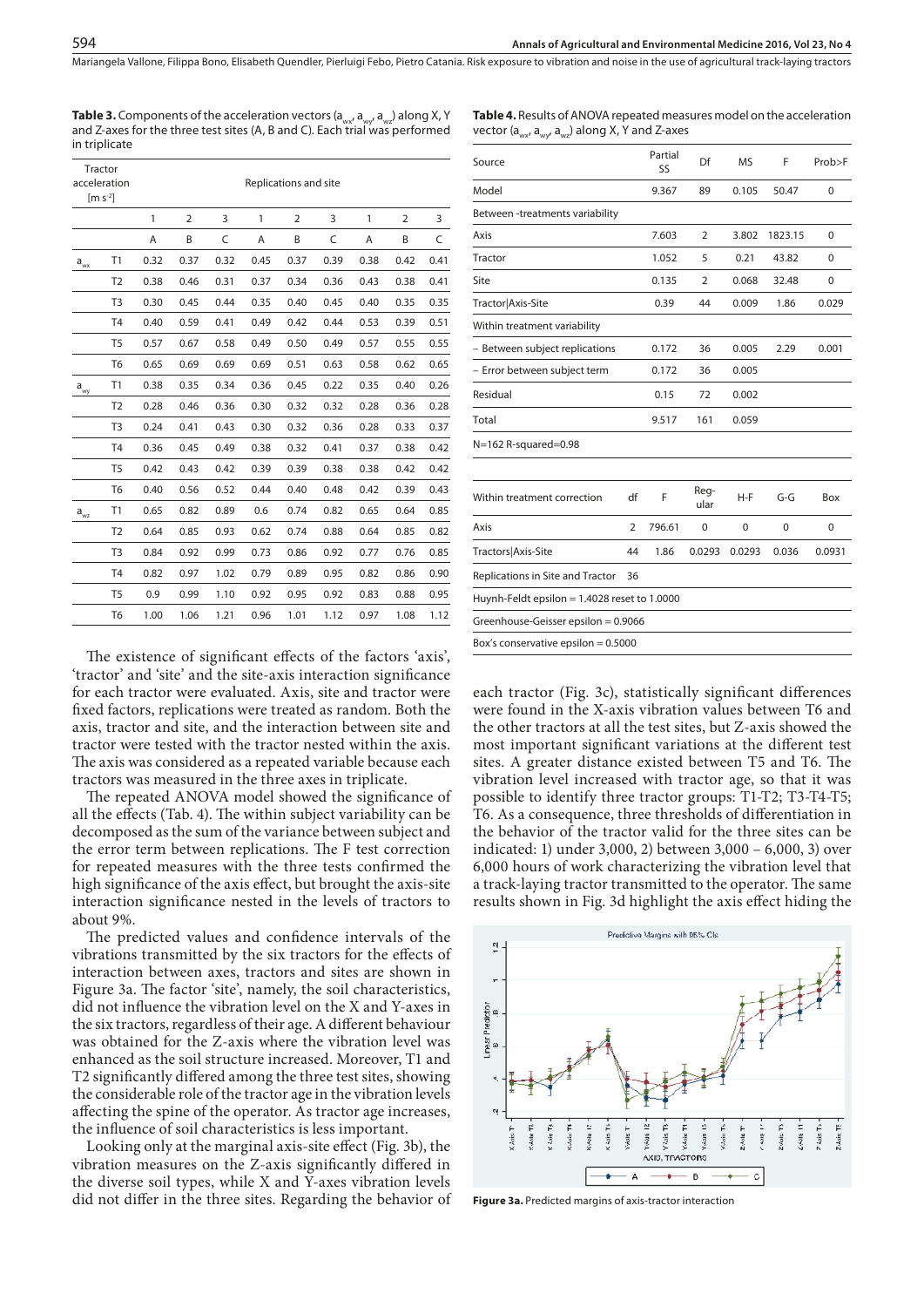

**Figure 3b.** Predicted vibration levels in axes and sites



**Figure 3c.** Predicted margins of axis-site interaction



**Figure 3d.** Predicted vibration levels for tractor.

site effect. In the three axes, the vibration levels increase from T1 – T6, i.e. with the level of use of the tractor, and the Z-axes showing the highest values. Statistically significant differences were found between T6 and the other tractors in the Z-axis.

The total vibration values, i.e. the acceleration vector sum  $a_{\rm v}$  evaluated according to [2], were studied using an ANOVA repeated measures model in which 'tractor', 'site' and their interaction were considered as fixed factors, while the

repeated measures in each site were treated as a random variable. A significant effect for 'tractor' was obtained, while the 'site-tractor' interaction was not significant ( $p=0.93$ ). The error correction for repeated measures confirmed the significance for 'tractor' and the non-significance of the interaction effect (Tab. 5). Considering the acceleration vector sum  $a_{\nu}$ , the vibration level on the single axis was hidden, while it varied with the tractor and the soil type. Therefore, the overall indicator  $a_v$  produced a flattening in the level of vibration for the single axis and caused no significant effects in the site-tractor interaction, which is contrary to that obtained when considering analysis for the different axes nested in the tractors.

**Table 5.** Results of ANOVA repeated measures model on the acceleration vector sum a

| No. of $obs = 54$ , R-squared $= 0.94$       |                   |                |           |       |        |        |        |
|----------------------------------------------|-------------------|----------------|-----------|-------|--------|--------|--------|
| Source                                       | <b>Partial SS</b> | df             | <b>MS</b> | F     | Prob>F |        |        |
| Model                                        | 1.962             | 29             | 0.068     | 12.67 | 0      |        |        |
| Between -treatments variability              |                   |                |           |       |        |        |        |
| Tractor                                      |                   |                | 1.592     | 5     | 0.318  | 29.17  | 0      |
| Site                                         | 0.198             | $\overline{2}$ | 0.099     | 9.06  | 0.004  |        |        |
| Site-Tractor                                 | 0.042             | 10             | 0.004     | 0.38  | 0.931  |        |        |
| Within Treatment variability replications    | 0.131             | 12             | 0.011     | 2.04  | 0.066  |        |        |
| Error between subject term replications      |                   |                | 0.131     | 12    | 0.011  |        |        |
| Residual                                     |                   |                | 0.128     | 24    | 0.005  |        |        |
| Total                                        |                   |                | 2.090     | 53    | 0.039  |        |        |
| Correction of F test between-subjects effect |                   |                |           |       |        |        |        |
| Source                                       | df                | F              | Regular   |       | $H-F$  | $G-G$  | Box    |
| Site                                         | $\overline{2}$    | 9.06           | 0.004     |       | 0.004  | 0.0121 | 0.0237 |
| Site#Tractor                                 | 10                | 0.38           | 0.9312    |       | 0.9312 | 0.8869 | 0.8445 |
| Replications                                 | 12                |                |           |       |        |        |        |

Huynh-Feldt epsilon = 1.0686 reset to 1 Greenhouse-Geisser epsilon=0.6864 Box's conservative epsilon =0.5



**Figure 4.** Predictive margin of site

The overall effect of the site is shown in Figure 4, where statistically significant differences appeared between site A and sites B and C. It could be concluded that site A presented a low vibration risk, unlike sites B and C that can be associated to a higher vibration risk.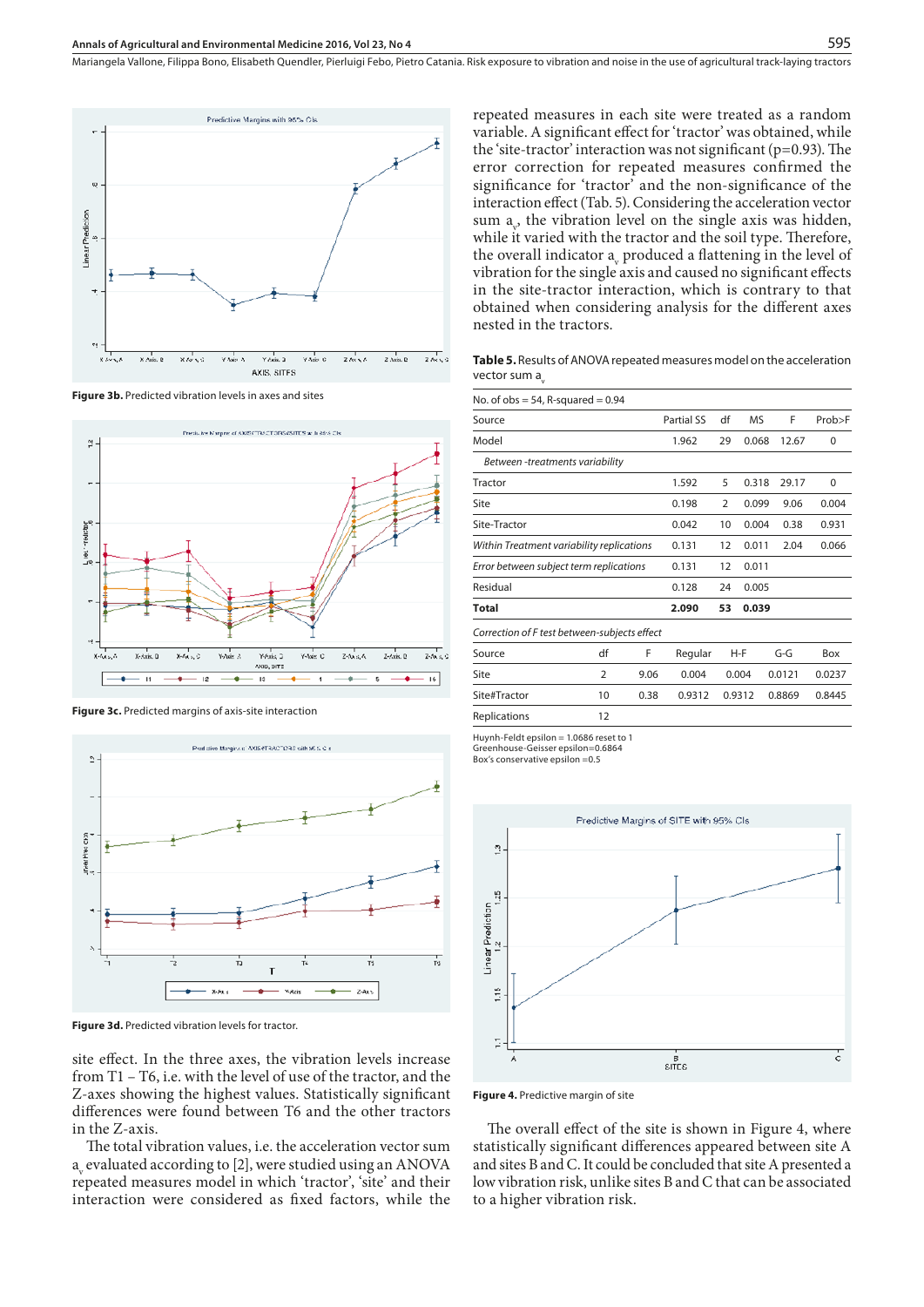Scarlett et al. [3] also evaluated WBV exposure levels during farm operations with 90–130 kW four-wheel-drive tractors with values very dependent upon the nature of field operations ranging from 0.5 (spraying) –  $1.2$  m s<sup>-2</sup> (cultivating). Servadio and Belfiore obtained considerably lower  $a_{\rm v}$  values  $(0.44-0.54 \text{ m s}^2)$  for a wheel tractor of medium power on a conglomerate bituminous closed track with different tires and forward speed [29].

596

In the presented tests, the daily vibration exposure values A(8) measured on the driver's seat of the six tractors in test sites A, B and C showed that all the tractors exceeded the daily exposure action value of 0.5 m  $s^2$  (yellow line) established by Directive 2002/44/EC of the European Parliament, and tractors T5 and T6 even exceeded the daily exposure limit value of 1.15 m s<sup>2</sup> (red line), regardless of the soil type. Pessina et al. [8] obtained similar results for 75 kW powered tracklaying tractors coupled with a ripper on clay soils.



**Figure 5.** Daily vibration exposure value A(8) measured on the driver's seat of the six tractors in test sites A, B and C. Yellow and red lines, respectively, represent the action and limit values according to Directive 2002/44/EC of the European Parliament

**Noise level measurements.** Noise level measurements (Tab. 6) were evaluated with a repeated-measures model considering the six tractors and the three sites. Three repeated measures on each tractor were performed nested within the three sites. Sites were treated as random variables.

**Table 6.** A-weighted time-averaged sound pressure levels (LAeq) at test sites A, B and C for the six tractors (T1-T6). Each trial was performed in triplicate

|                | <b>Replications and Site</b> |       |       |       |                |                |       |       |       |
|----------------|------------------------------|-------|-------|-------|----------------|----------------|-------|-------|-------|
|                | -------------                |       |       |       |                |                |       |       |       |
| <b>Tractor</b> | A                            | B     | C     | A     | $\overline{B}$ | <sup>-</sup> C | A     | B     |       |
| T1             | 90.15                        | 91.95 | 95    | 91.11 | 92.96          | 95.01          | 89.69 | 92.78 | 93.86 |
| T <sub>2</sub> | 92.34                        | 93.94 | 96    | 91.65 | 93.35          | 95.8           | 90.38 | 93.96 | 94.46 |
| T <sub>3</sub> | 92.75                        | 94.02 | 95.8  | 92.08 | 94.9           | 95.23          | 91.61 | 94.54 | 95.48 |
| T <sub>4</sub> | 93.35                        | 95.28 | 97.5  | 93.02 | 95.99          | 96.5           | 92.65 | 94.96 | 97.3  |
| T <sub>5</sub> | 92.75                        | 95.28 | 97.86 | 93.68 | 95.29          | 97.59          | 93.21 | 95.75 | 96.56 |
| T <sub>6</sub> | 95.74                        | 97.78 | 99.02 | 94.95 | 98.55          | 98.99          | 96.18 | 97.65 | 99.68 |

Noise pressure mean values show a minimum of 90.15 dB(A) obtained by tractor T1 at test site A, and a maximum of 99.68 dB(A) for tractor T6 in test site C (Tab. 6). The upper action value of 85 dB(A), lower action value (equal to 80 dB(A)) and exposure limit value (equal to 87 dB(A)) established by article 3 of Directive 2003/10/EC were always exceeded. With reference to C-weighted peak sound pressure levels

(LCpk), neither the exposure limit value equal to 140 dB(C), or the upper and lower action values (equal to 137 dB(C) and 135 dB(C)) were reached or exceeded by any of the tested machines (data not shown). Aybek et al. [10] measured the sound pressure levels of wheel tractors without a cabin, with a field-installed cabin and original cabin, and, of course, obtained the highest values for tractors without a cabin, equal to 89 dB(A) for rotary tiller operation; therefore, lower than the values obtained in the presented trials for track-laying tractors. Similar results were obtained [13] with the use of a wheel tractor in pulling a trailer on an asphalt road. Conversely, exposure levels of noise perceived by the operators driving wheeled tractors with a cabin lower than 85 dB(A), the upper exposure action value, were obtained by Bilski [11]. However, considerable infrasonic noise levels were found [11] and are worthy of further study with reference to track-laying tractors.

No studies were found on the evaluation of noise levels of agricultural tractors as a function of soil type and age of the tractor.

**Table 7.** Results of ANOVA repeated measures model for noise levels

|                                 | <b>Partial SS</b> | Df             | MS     | F     | Prob>F   |
|---------------------------------|-------------------|----------------|--------|-------|----------|
|                                 | 286.167           | 29             | 9.868  | 31.2  | 0        |
| Between -treatments variability |                   |                |        |       |          |
|                                 | 141.518           | 5              | 28.304 | 81.28 | 0        |
|                                 | 139.024           | $\overline{2}$ | 69.512 | 219.8 | $\Omega$ |
|                                 | 1.447             | 10             | 0.145  | 0.46  | 0.901    |
| Within treatment variability    |                   |                |        |       |          |
| Error between subject term      |                   |                | 0.348  |       |          |
|                                 | 7.590             | 24             | 0.316  |       |          |
|                                 | 293.757           | 53             | 5.543  |       |          |
| df                              | F                 | Regular        | H-F    | $G-G$ | Box      |
| $\overline{2}$                  | 219.81            | $\Omega$       | 0      | 0     | 0        |
| 10                              | 0.46              | 0.901          | 0.901  | 0.867 | 0.800    |
| 24                              |                   |                |        |       |          |
|                                 |                   | 4.179          | 12     |       |          |

The repeated-measure epsilon corrections were applied to any terms tested in the main ANOVA Table that had the repeated variable in the term (Tab. 7). The results of ANOVA showed that 'site' had a significant influence. The interaction between 'tractor' and 'site' was not significant (p=0.901), which affirms that change of soil type and noise level of a given tractor does not vary. The difference in the noise level is explained by the type of soil and the tractor's state of use. The repeated-measure epsilon corrections did not change these conclusions.

The noise level increased with the age of the tractor (Fig. 6), ranging from T1 – T6, but the distance between T5 and T6 was higher than the others. Concerning the different test sites, the noise level increased as the soil texture became stronger.

#### **CONCLUSIONS**

The study was carried out in order to assess WBV and noise levels transmitted to the operator driving track-laying tractors during rototilling operations in a vineyard. The experimental tests were performed at three test sites which varied in soil texture, and with six track-laying tractors that